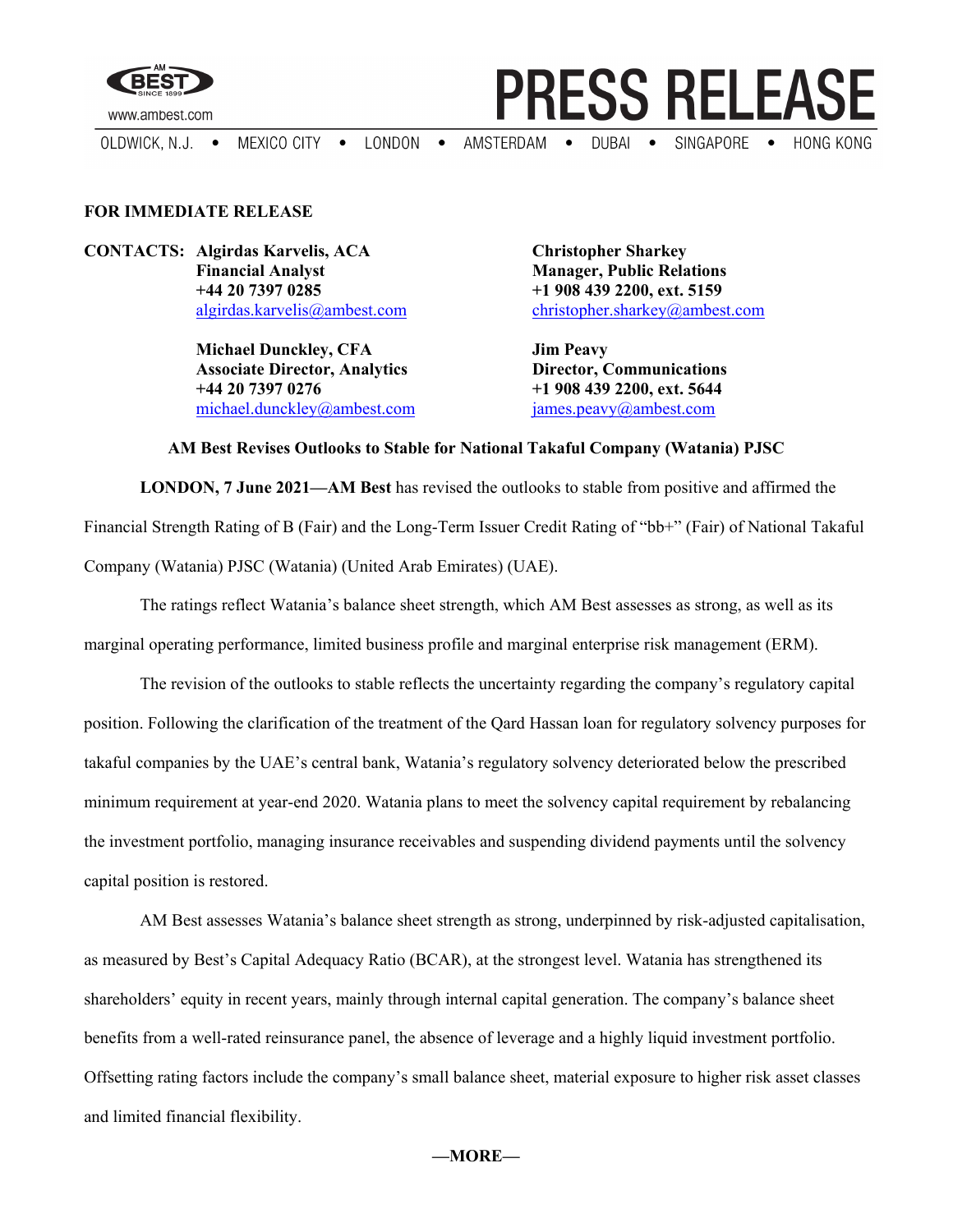

 $\bullet$  LONDON  $\bullet$ OLDWICK, N.J. • MEXICO CITY

AMSTERDAM .

**PRESS RELEASE** 

DUBAI • SINGAPORE •

**HONG KONG** 

**—2—**

Since a change in senior management in 2016, Watania's technical performance has been trending positively, with a combined ratio in 2020 of 92.8%, below its five-year average (2016-2020) of 96.9%. Consequently, overall earnings also have improved considerably, reaching AED 18.4 million in 2020, translating into a healthy return on equity of 18.6%. The company's investment portfolio continues to contribute positively to overall profitability, producing an investment yield of 1.4% in 2020.

The company has a limited business profile in its domestic market, having written AED 321.5 million in gross written contributions in 2020. The company operates solely in the UAE, and consistent with other market participants, writes predominantly motor and medical insurance. AM Best expects Watania to continue to grow in line with its business plan, although market conditions remain challenging given the high level of competition.

AM Best assesses Watania's ERM as marginal. Historically, the company lacked formalisation in its risk management framework, and accompanying controls and procedures. However, in recent years, Watania has undertaken steps to establish an enterprise-wide culture of risk awareness and to implement tools to manage its risk exposures more consistently. AM Best expects that as the company continues with its strategic transformation, management will make further meaningful enhancements to the company's ERM framework.

**This press release relates to Credit Ratings that have been published on AM Best's website. For all rating information relating to the release and pertinent disclosures, including details of the office responsible for issuing each of the individual ratings referenced in this release, please see AM Best's [Recent](http://ratings.ambest.com/ratingeventdisclosures.aspx)  [Rating Activity](http://ratings.ambest.com/ratingeventdisclosures.aspx) web page. For additional information regarding the use and limitations of Credit Rating opinions, please view [Guide to Best's Credit Ratings.](http://www3.ambest.com/ambv/ratingmethodology/OpenPDF.aspx?ri=1368) For information on the proper media use of Best's Credit Ratings and AM Best press releases, please view Guide for Media - [Proper Use of Best's Credit](http://www.ambest.com/about/MediaGuide-BestsCreditRatingsProperUse.pdf)  [Ratings and AM Best Rating Action Press Releases.](http://www.ambest.com/about/MediaGuide-BestsCreditRatingsProperUse.pdf)**

**AM Best is a global credit rating agency, news publisher and data analytics provider specialising in the insurance industry. Headquartered in the United States, the company does business in over 100**

**—MORE—**